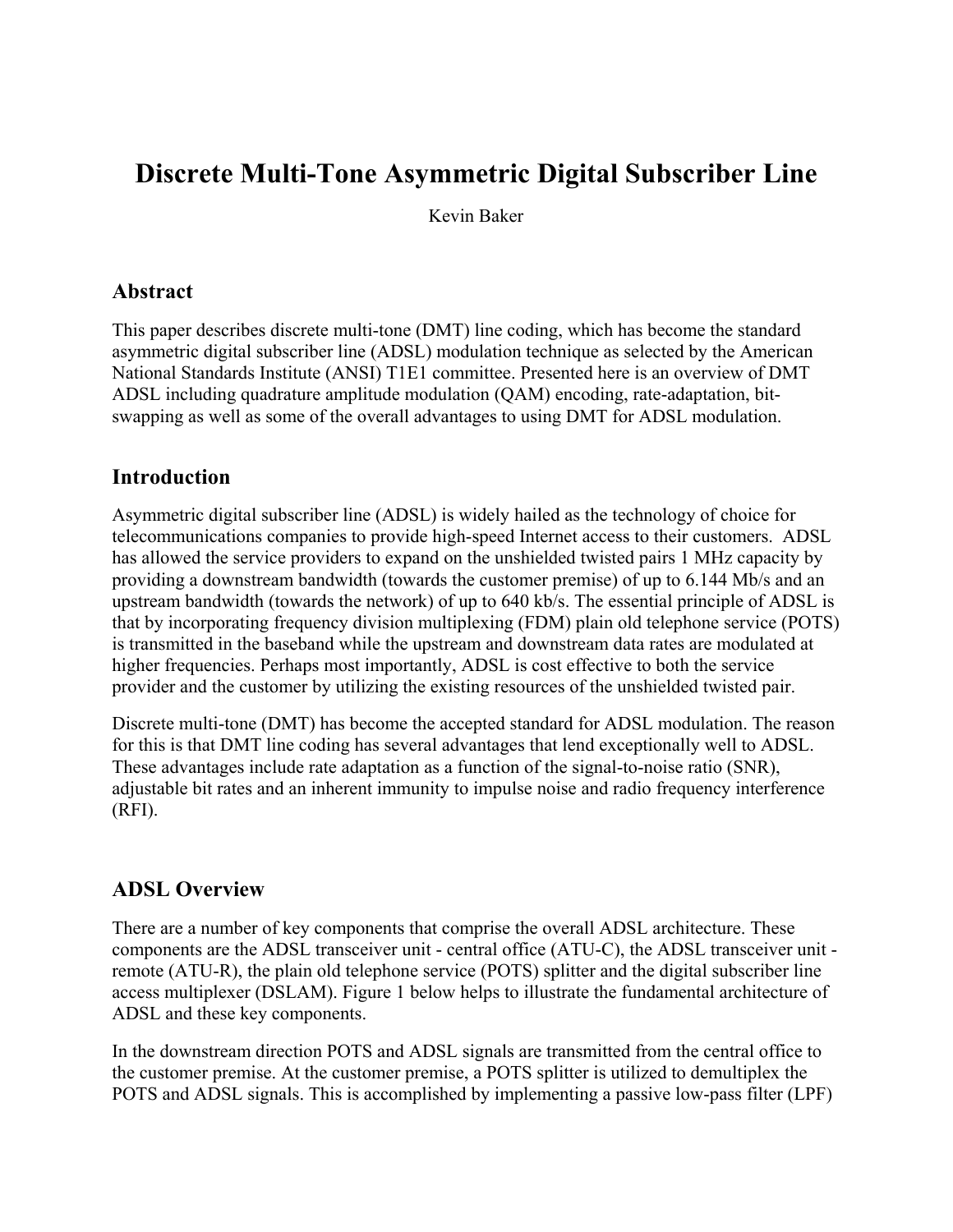with a cutoff frequency of approximately 4 kHz (the frequency spectrum of POTS). The splitter is also used to guarantee POTS service even in the event that ADSL service should fail. There are two combined outputs of the splitter, one that transmits a POTS-only signal to the telephones on-site and one that transmits both the POTS and ADSL signal to the ATU-R, which is also commonly referred to as an ADSL modem.

The ATU-R houses a high-pass filter (HPF), which is implemented to block the POTS signal and POTS associated DC voltages and spikes due to on and off-hook conditions. The resulting data signal is transmitted via Ethernet (10/100BaseT) to an Ethernet interface card contained in the customer's personal computer (PC).



*Figure 1. ADSL Architecture*

In the upstream direction (towards the central office), the POTS and ADSL signals are multiplexed by the POTS splitter for transmission over the unshielded twisted pair to the central office. At the central office, the combined POTS and ADSL signals leave the main distribution frame (MDF) and are sent to a DSLAM. The DSLAM is used to house several ATU-Cs and respective POTS splitters for multiple subscribers. Again the POTS splitter is incorporated as an LPF to demultiplex the POTS signals (DC to 4kHz) and transmits these signals off towards the public switched telephone network (PSTN) and ultimately a POTS switch.

The ADSL signal is transmitted to the respective ATU-C card housed in the DSLAM, which also incorporates an HPF to block DC voltages and spikes. The ADSL signals from the individual ATU-Cs within the DSLAM are then multiplexed onto a high speed bus in the neighborhood of 155 Mb/s and transmitted as an OC3 or DS3 signal off to the data (usually ATM) network via what is known as a network termination (NT) card in the DSLAM.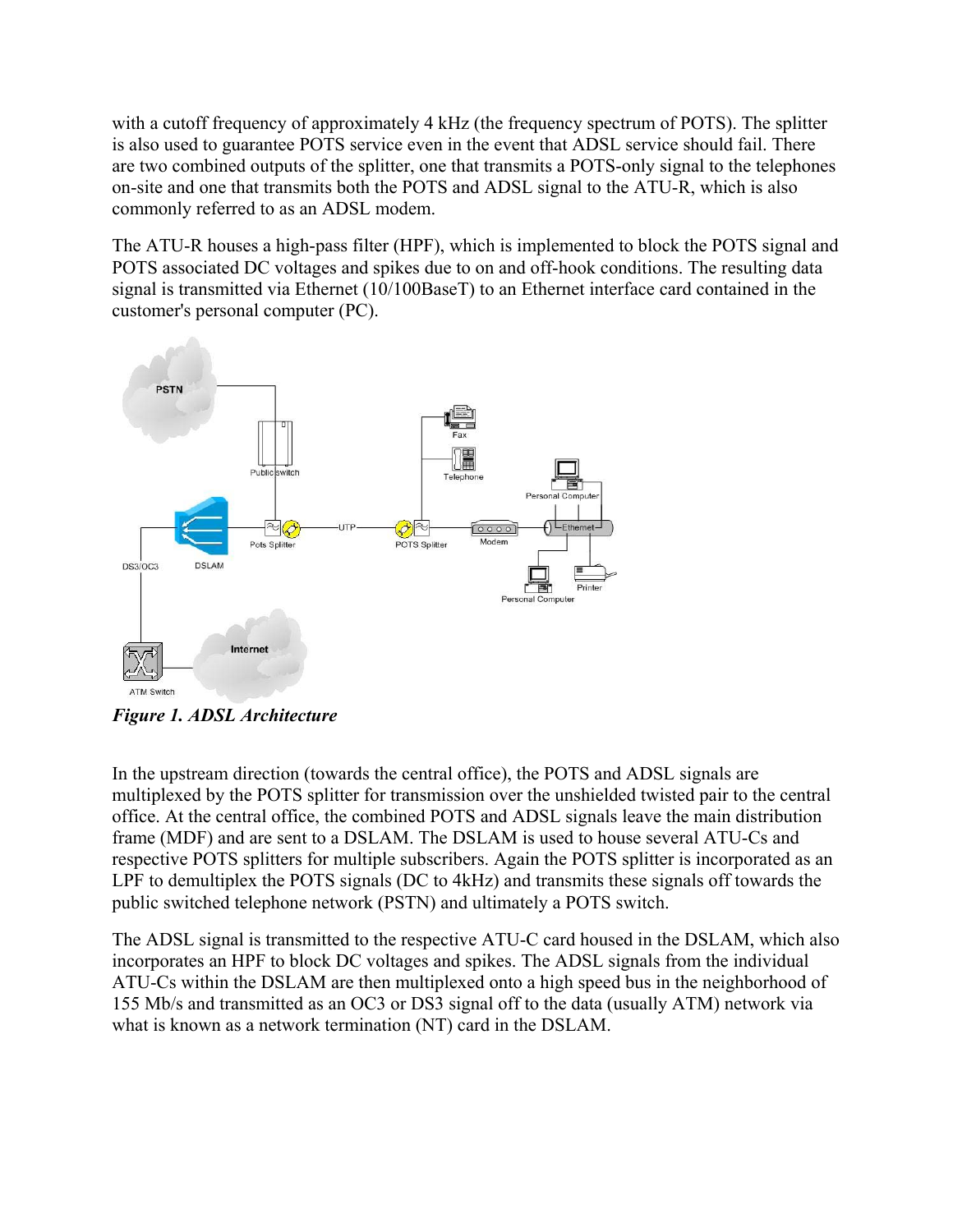## **DMT ADSL Obstacles**

Theoretically and ideally, on any given twisted pair an ATU-C and an ATU-R should achieve the exact same throughput. However, numerous differences between transceiver designs affect performance in application. It is important to note however that design conflicts are far more rare and by implementing an ATU-C and an ATU-R manufactured by the same vendor can in many cases rectify numerous performance issues.

At least in theory, the optimum transmission technique is to "match" the signal to the transmission medium, obviously an extremely difficult task. In practice, distributing the transmitted power in the area of the frequency spectrum that will be best received at the far end of the medium is something to strive for. In other words, the transmission medium is an enormous factor to account for when designing transceivers. This why it is so important ADSL transceivers be able to adapt quickly to varying line conditions. With the unshielded twisted pair medium, higher frequencies are attenuated considerably more than lower frequencies. Therefore, the inherent characteristics of the medium affect different frequencies quite differently. As will soon be explained, a DMT transceiver can monitor as well as adapt to UTP varying conditions and in addition, continually update to maintain optimum performance. This is how DMT systems transmit the "best" possible signal and data rate.

For ADSL systems and like most communications systems, the primary obstacle is noise. Noise presents itself in a variety of ways such as thermal noise, impulse noise and radio frequency interference (RFI).

Impulse noise such as that from household appliances, weather conditions or that from a phone ringing is in fact broadband with respect to frequency. However impulse noise is averaged across many what are called DMT sub-channels or tones. Therefore DMT copes well when faced with the adverse conditions of impulse noise.

Radio stations are the most significant source of radio frequency interference (RFI). Particularly true when noting that the ADSL band of 1 MHz is well within the AM band. DMT systems are inherently smart though to place signal power where it will be most advantageous – at the receiver and therefore not be subjected to elimination by interference. As will soon be explained further, DMT systems place energy into frequency areas that can optimize it and not waste excess energy where it will not be optimized.

## **ADSL Signal Encoding**

Even with today's most sophisticated modulation techniques, the narrow 4 kHz baseband frequency of POTS can only achieve a throughput of up to 56 kb/s. This can be seen by referring back to simple DS0 mathematics:

#### **8 bits X 8 kHz sampling rate = 64 kb/s**

Although this simple equation offers a throughput of 64 kb/s, 56 kb/s is the theoretical limit. In actuality, the downstream data rate is transmitted at 64 kb/s, however, there is a lower SNR due to line impairments and non-linearity. The local loop has a digital-to-analog converter (DAC) in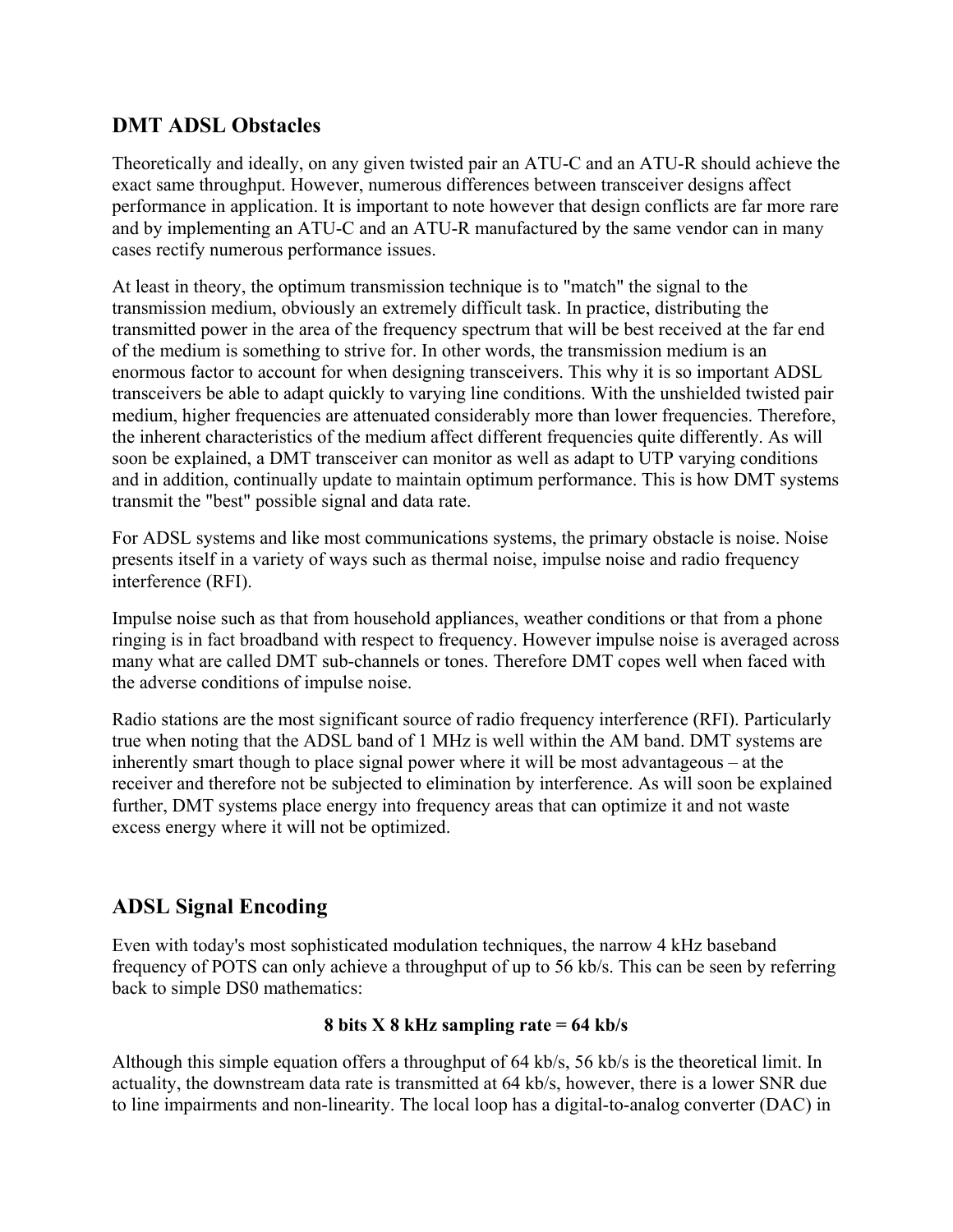the central office that converts the downstream data into an analog waveform that represents the data. The DAC runs at 64 kb/s but due to noise, loop length, and other network impairments, speeds are reduced. In addition to this, Federal and other regulatory agencies, in order to minimize crosstalk between adjacent lines have signal power level requirements. To meet these requirements for maximum signal strength levels on the telephone lines, a 56 kb/s limit is the theoretical maximum.

As initially stated, the ANSI T1E1 committee has standardized DMT as the line code to be used in ADSL transmission systems, due to its unique ability to overcome the severe distortion of the unshielded twisted pair at this frequency band. DMT divides the channel into a number of subchannels, commonly referred to as tones, each of which is quadrature amplitude modulated (QAM) on a separated carrier. These carrier frequencies are multiples of one basic frequency. The subsequent available spectrum ranges from approximately 20 kHz to 1.104 MHz, while the low 20 kHz are reserved for POTS, which are more realistically capped closer to 4 kHz. Noise and line conditions are constantly measured for each tone separately, in order to optimize transmission at any given time. This is exemplified in Figure 2 below.



*Figure 2. DMT ADSL Spectrum*

To support bi-directional channels, ADSL systems divide the available bandwidth by frequency division multiplexing (FDM), where non-overlapping bands are assigned for the downstream and upstream data. DMT modulation is actually a form of FDM (see Figure 3). The input data stream is split into N channels having the same bandwidth but a different centre frequency. Using many channels with a very narrow bandwidth results in several advantages. The most significant of these advantages is that all channels become independent regardless of line characteristics and therefore can be individually encoded and decoded.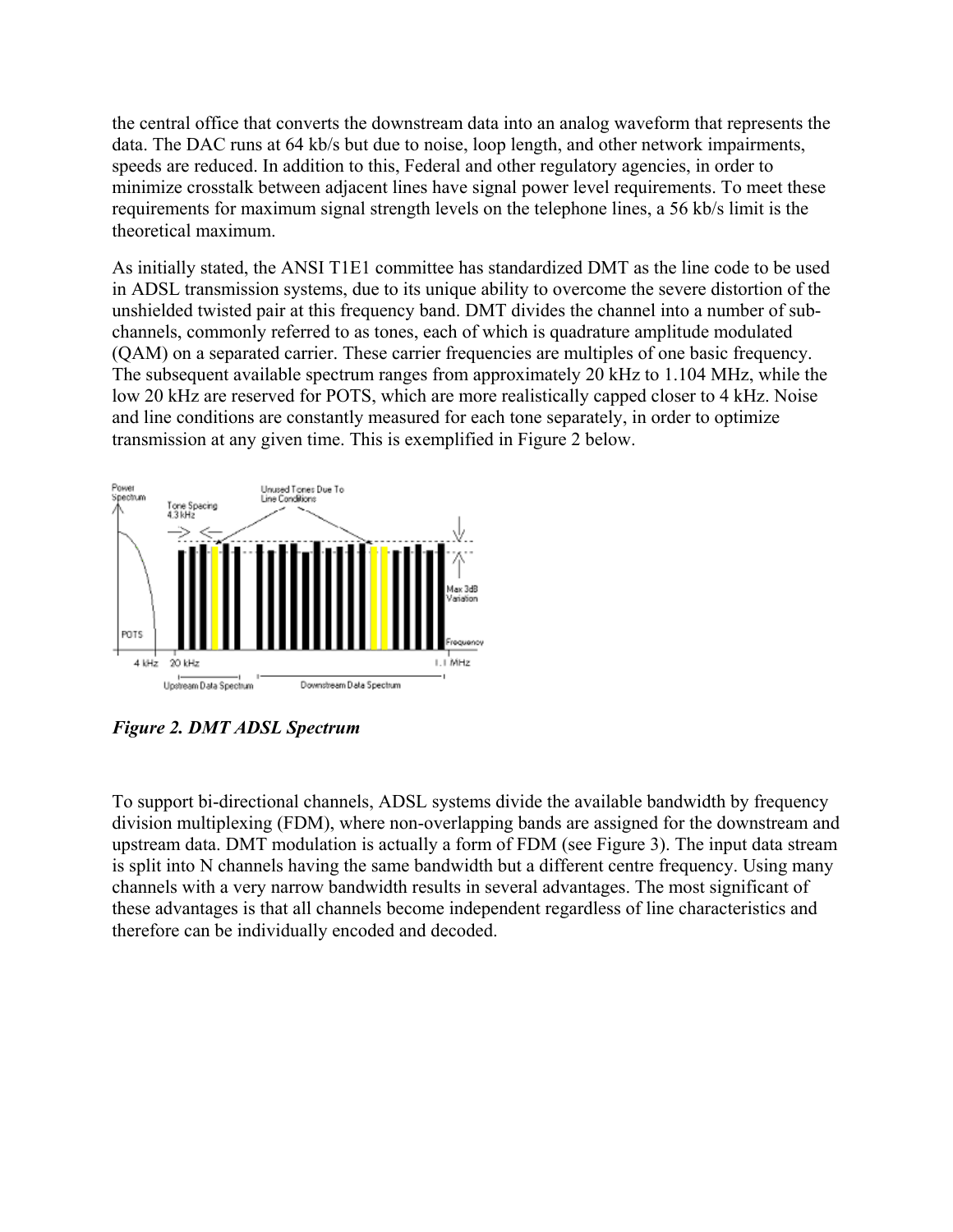

*Figure 3. Block Diagram of a DMT Transceiver*

The standard (ANSI) ADSL system uses 256 frequency sub-channels or tones for the downstream data and 32 tones for the upstream data. All channels have bandwidth of 4.3 kHz and the frequency difference between two successive channels is also 4.3 kHz. Each tone supports a maximum of 15 bits, which of course is subject to the signal-to-noise ratio (SNR). Higher frequency tones particularly in the downstream data spectrum are prone to higher attenuation and noise and are thus often allocated a fewer number of bits per sub-channel than the lower frequencies within the spectrum.

## **Quadrature Amplitude Modulation**

In order for ADSL to achieve the 15-bit maximum that any sub-channel or tone can accommodate, quadrature amplitude modulation (QAM) is employed. In its essence, QAM is simply a refined combination of amplitude modulation (AM) and phase shift keying (PSK). Using a 3-bit QAM constellation example, we can see that eight binary combinations are required to represent the signal to be transmitted. The example presented here assumes two possible measures of amplitude (1 and 2V) combined with four possible phase shift combinations.

Utilizing the QAM and PSK combination, a stream of 3-bit words can be extracted from a relatively large bit stream. Figure 4 depicts the QAM-encoded signals of the bit stream relative to Table 1, where each wave period is phase shifted in relation to the wave of the period immediately preceding it. It is important to note however that this is only a minute example of QAM in an ADSL system. 32,768 different combinations of phase shifts and amplitudes would be required to achieve the maximum allocation of 15-bits of data to an individual sub-channel or tone.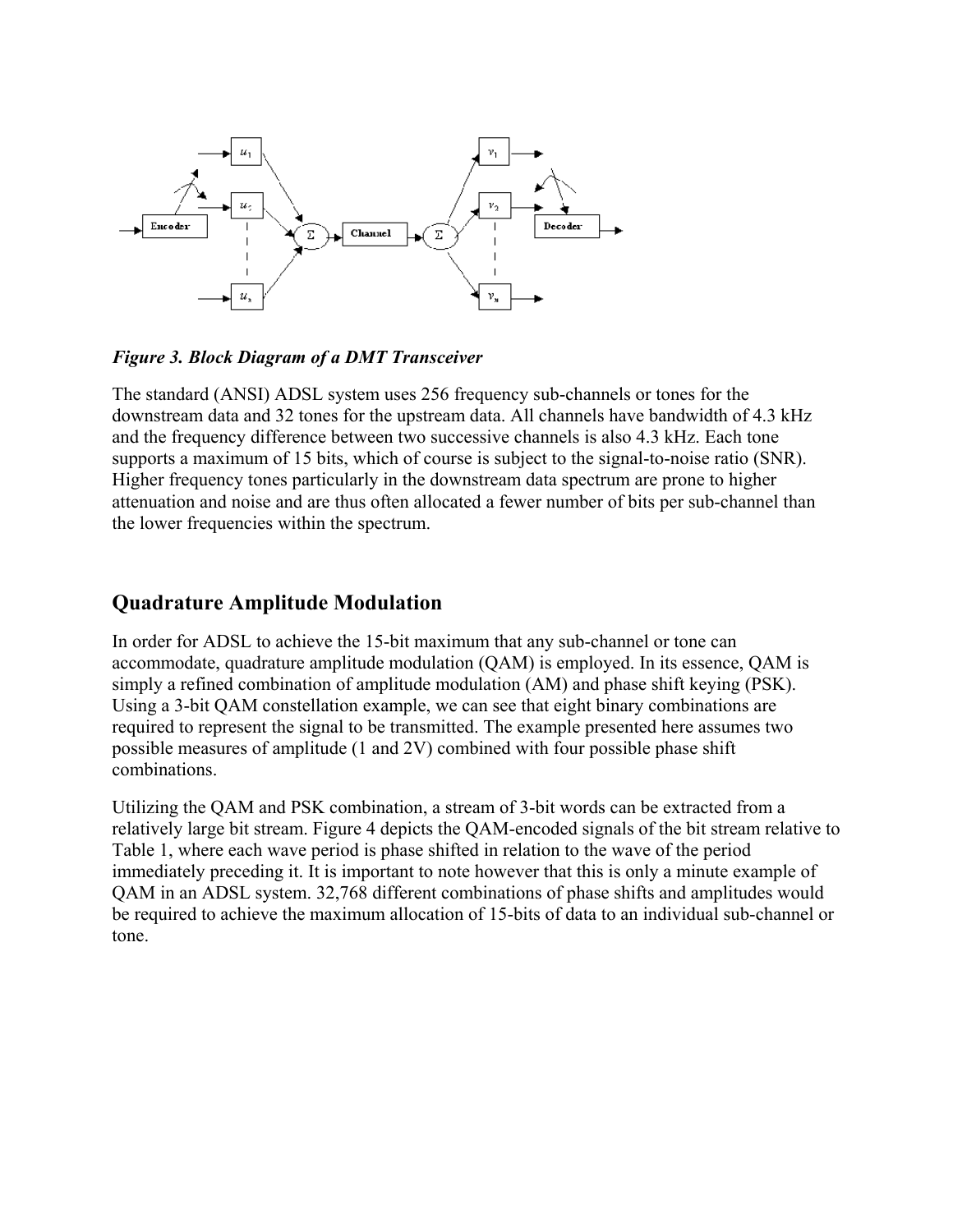

*Figure 4. QAM Encoding*

## **Rate Adaptation in ADSL Systems**

As stated earlier, the ADSL signal that is transmitted along an unshielded twisted pair is subject to numerous forms of impairments due to inherent line conditions. These impairments vary from factors such as the gauge of the UTP to the lines proximity to sources of radio frequency interference (RFI). Compensation for these conditions is achieved by incorporating rate-adaptive ADSL (RADSL) systems to achieve the maximum desired throughput. There are primarily three RADSL systems that are employed by DSLAM vendors today, which are, manual, initialization and dynamic RADSL, all of which are usually a component of the vendors network management system (NMS).

Manual rate adaptation is where the NMS specifies a desired bit rate that must be supported by the ATUs. Synchronization will not occur between the ATUs if the line conditions are such that the specified bit rate will not be achieved. While both ATUs are synchronized and the connection is in what is commonly referred to as the "showtime" state, no further rate adaptation will occur.

With the rate adaptation being performed at initialization, a minimum and maximum bit rate is specified by the NMS for the ATUs to support. The ATUs will attempt to maximize their throughput by achieving the maximum bit rate possible given their respective line conditions. Again if the minimum bit rate is not achievable the ATUs will not be able to achieve synchronization. As well, during showtime, no further rate adaptation takes place.

As the name implies, dynamic rate adaptation monitors the line conditions during showtime and adapts to any variances in the line conditions in order to achieve the maximum bit rate and throughput possible between the ATUs as defined by the NMS.

## **Bit Swapping**

With all three rate-adaptive modes, a process known as bit-swapping occurs during showtime. As the ADSL system operates, each 4 kHz tone is constantly monitored for the quality of the line. Optimum performance is maintained by adjustments by the system to the bits-per-tone distribution. If the noise margin for a particular tone is degraded below the specified SNR, as